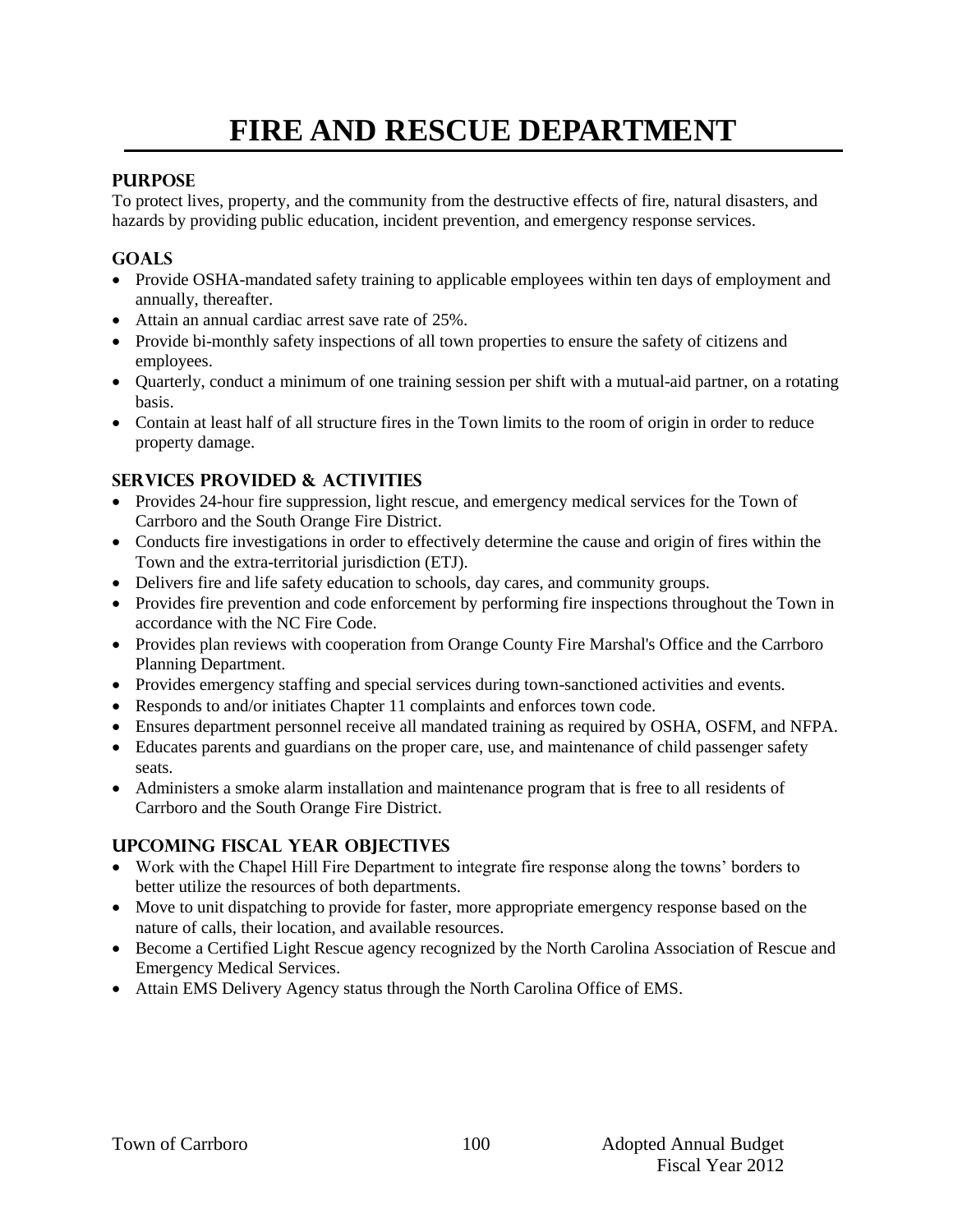## **PREVIOUS YEAR ACCOMPLISHMENTS**

- Opened Fire Station 2 on Homestead Rd.
- Maintained a cardiac arrest save rate of 25%.
- Recorded 4,272(estimate) public education contacts.
- Checked and/or installed 262 child passenger seats.
- Installed 30 smoke alarms and distributed 71 address markers.
- Promoted three new Lieutenants, four Driver/Relief Drivers and one Driver/Mechanic.
- Replaced Brush Truck with a new Multi-Purpose Brush Truck.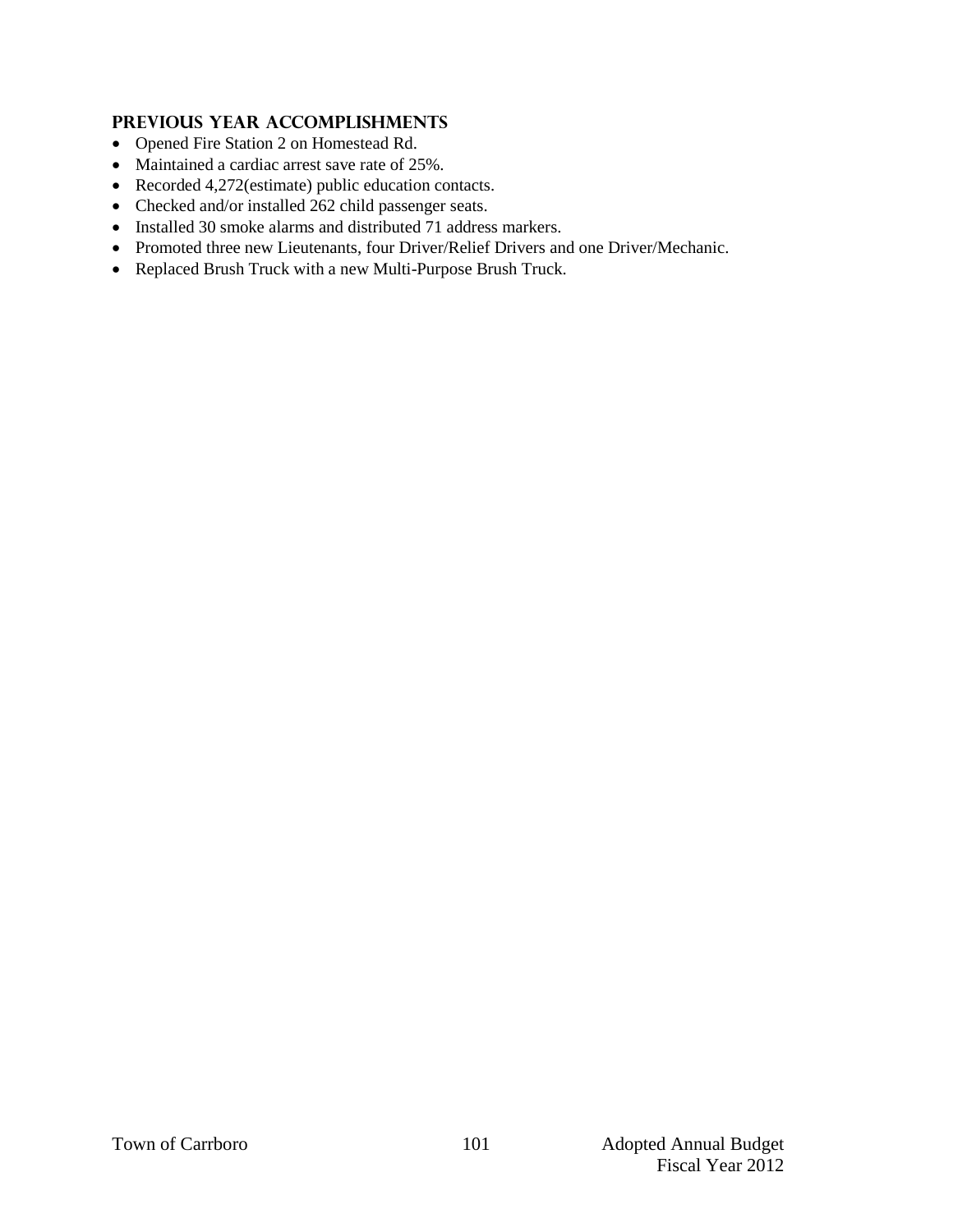#### **Budget summary FIRE - DEPARTMENTAL TOTAL**

| 2008-09       | 2009-10       | 2010-11        | 2011-12       | % CHANGE             |
|---------------|---------------|----------------|---------------|----------------------|
| <b>ACTUAL</b> | <b>ACTUAL</b> | <b>ADOPTED</b> |               | ADOPTED 2011/12 FROM |
|               |               | <b>BUDGET</b>  | <b>BUDGET</b> | 2010/11              |

#### **SUMMARY**

| <b>TOTAL</b>      | 3,218,797 | 2,428,694 | 2,523,335 | 2,401,635                | $-5\%$ |
|-------------------|-----------|-----------|-----------|--------------------------|--------|
| CAPITAL OUTLAY    | 912.656   | 44.480    | 160,000   | $\overline{\phantom{0}}$ | -100%  |
| <b>OPERATIONS</b> | 279.229   | 323.692   | 281.127   | 262,560                  | $-7%$  |
| PERSONNEL         | 2.026.911 | 2.060.523 | 2,082,208 | 2,139,075                | 3%     |

|                                       | <b>FY2008-09</b> | <b>FY2009-10</b> | <b>FY2010-11</b> | <b>FY2011-12</b> |
|---------------------------------------|------------------|------------------|------------------|------------------|
| <b>AUTHORIZED PERMANENT POSITIONS</b> |                  |                  |                  |                  |
| <b>FULL-TIME POSITIONS</b>            | 36               | 36               | 36               | 36               |
| <b>PART-TIME POSITIONS</b>            |                  |                  |                  |                  |
| <b>TOTAL</b>                          | 37               | 37               | 37               | 37               |

#### **CHANGES IN BUDGET from PRIOR YEAR ADOPTED BUDGET**

The increase in personnel costs is due to increased health insurance and retirement contribution costs as well as the increased local match for year four of the SAFER grant. Operational costs decreased based on the final payment of the New Hope Fire District contract in FY 2011-12. Capital Outlay decrease is due to the purchase of a replacement vehicle the prior year.

| <b>PERFORMANCE MEASURES</b>                                                    | FY2008-09<br><b>ACTUAL</b> | <b>FY2009-10</b><br><b>ACTUAL</b> | FY2010-11<br><b>ESTIMATED</b> | FY2011-12<br><b>PROJECTED</b> |
|--------------------------------------------------------------------------------|----------------------------|-----------------------------------|-------------------------------|-------------------------------|
| Fire and EMS Responses per 1,000<br>population - Town                          | 64.5                       | 58.85                             | 68.4                          | 62                            |
| Fire and EMS Responses per 1,000<br>population – South Orange Fire<br>District | 47.5                       | 86.29                             | 36                            | 40                            |
| Actual Fires per 1,000 population in<br>Town                                   | 3.4                        | 3.4                               | 3.1                           | 3.1                           |
| Median Response Time to "Priority<br>1" calls in Town (minutes)                | 4:04                       | 4:50                              | 4:38                          | 4:30                          |
| Total fire safety inspections<br>completed                                     | 955                        | 998                               | 904                           | 950                           |
| Inspections completed per inspector<br><b>FTE</b>                              | 1,270                      | 1,248                             | 1,130                         | 1,200                         |
| Training hours with mutual aid<br>partner departments (hours)                  | 840                        | 170.5                             | 283                           | 200                           |
| Cost per Fire Department response                                              | \$1,579                    | \$1,580                           | \$1,687                       | \$1,600                       |
| Fire loss as % of total valuation in<br>Town and South Orange Fire District    | .00008                     | .00063                            | .00027                        | .0004                         |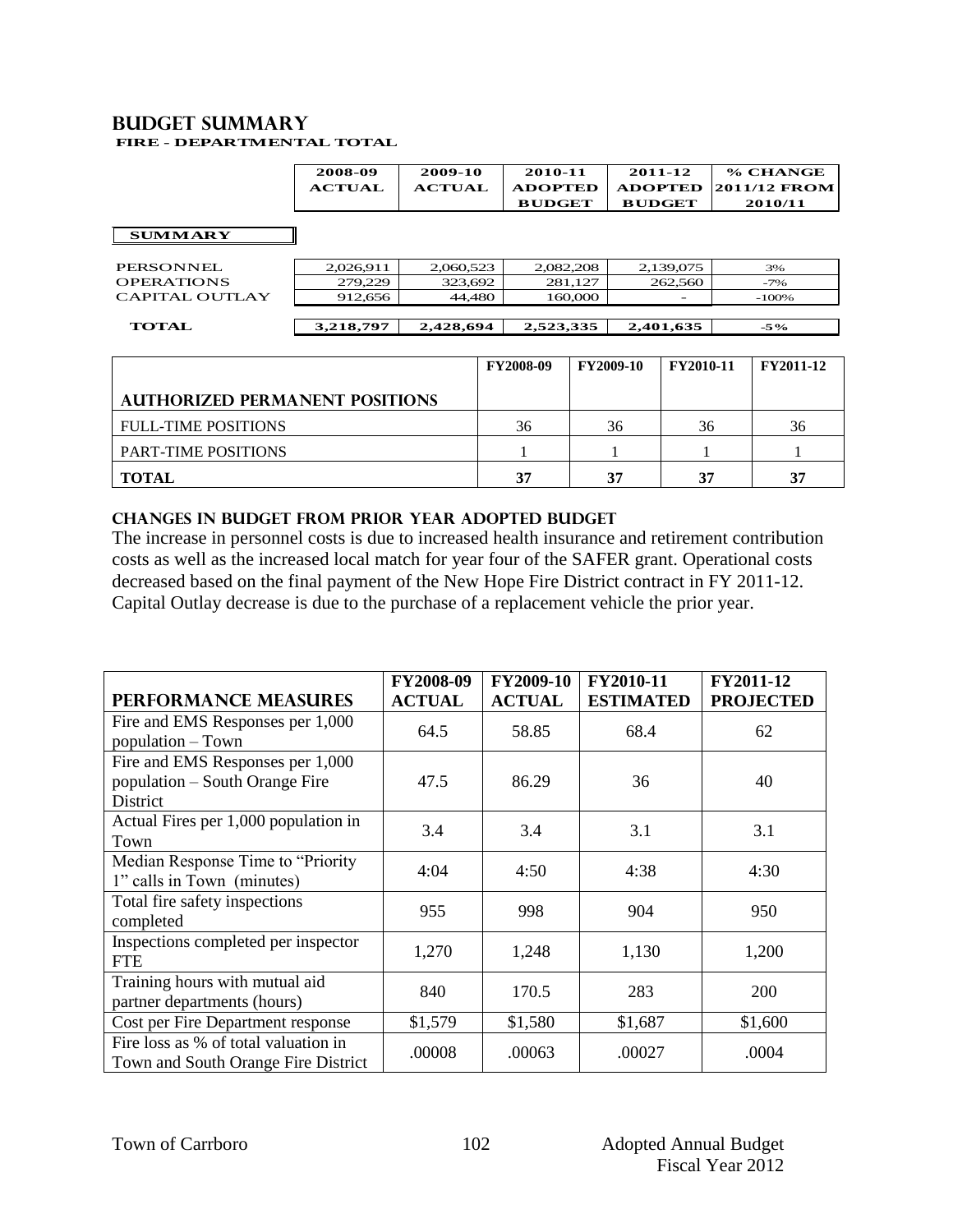# **Budget summary FIRE SUPERVISION**

**530**

|                   | 2008-09<br><b>ACTUAL</b> | 2009-10<br><b>ACTUAL</b> | 2010-11<br><b>ADOPTED</b><br><b>BUDGET</b> | 2011-12<br><b>ADOPTED</b><br><b>BUDGET</b> | % CHANGE<br><b>2011/12 FROM</b><br>2010/11 |
|-------------------|--------------------------|--------------------------|--------------------------------------------|--------------------------------------------|--------------------------------------------|
| <b>SUMMARY</b>    |                          |                          |                                            |                                            |                                            |
| PERSONNEL         | 116,304                  | 115.795                  | 118,257                                    | 118,257                                    | O%                                         |
| <b>OPERATIONS</b> | 43,559                   | 25.142                   | 25.344                                     | 29,218                                     | 15%                                        |
| CAPITAL OUTLAY    | -                        |                          |                                            |                                            | O%                                         |
| <b>TOTAL</b>      | 159,863                  | 140,937                  | 143,601                                    | 147,475                                    | 3%                                         |

#### **changes in budget from prior year adopted budget**

Increase in operational costs is due to the addition of a radio maintenance contract (\$4,000), and increases in office supplies (\$1,000) and professional dues (\$713).

## **Budget summary**

**FIRE SUPPRESSION**

**531**

|                   | 2008-09<br><b>ACTUAL</b> | 2009-10<br><b>ACTUAL</b> | 2010-11<br><b>ADOPTED</b><br><b>BUDGET</b> | 2011-12<br><b>ADOPTED</b><br><b>BUDGET</b> | % CHANGE<br><b>2011/12 FROM</b><br>2010/11 |
|-------------------|--------------------------|--------------------------|--------------------------------------------|--------------------------------------------|--------------------------------------------|
| <b>SUMMARY</b>    |                          |                          |                                            |                                            |                                            |
| PERSONNEL         | 1,842,499                | 1,878,447                | 1,898,710                                  | 1,952,409                                  | 3%                                         |
| <b>OPERATIONS</b> | 222.727                  | 281.655                  | 240,174                                    | 215,688                                    | $-10%$                                     |
| CAPITAL OUTLAY    | 912,656                  | 18,455                   | 160,000                                    |                                            | $-100%$                                    |
| <b>TOTAL</b>      | 2,977,881                | 2,178,557                | 2,298,884                                  | 2,168,097                                  | $-6\%$                                     |

#### **changes in budget from prior year adopted budget**

Increase in personnel costs reflects the promotions of 3 Lieutenants, 3 Drivers, 1 Relief Driver and 1 Driver/Mechanic, and the increased cost of health insurance and retirement contributions. Operational costs increased due to training expenses (\$10,000) - community colleges will now be charging for training classes and equipment repairs (\$10,556). Capital Outlay decreases due to the purchase of a replacement brush truck in FY 2010-11.